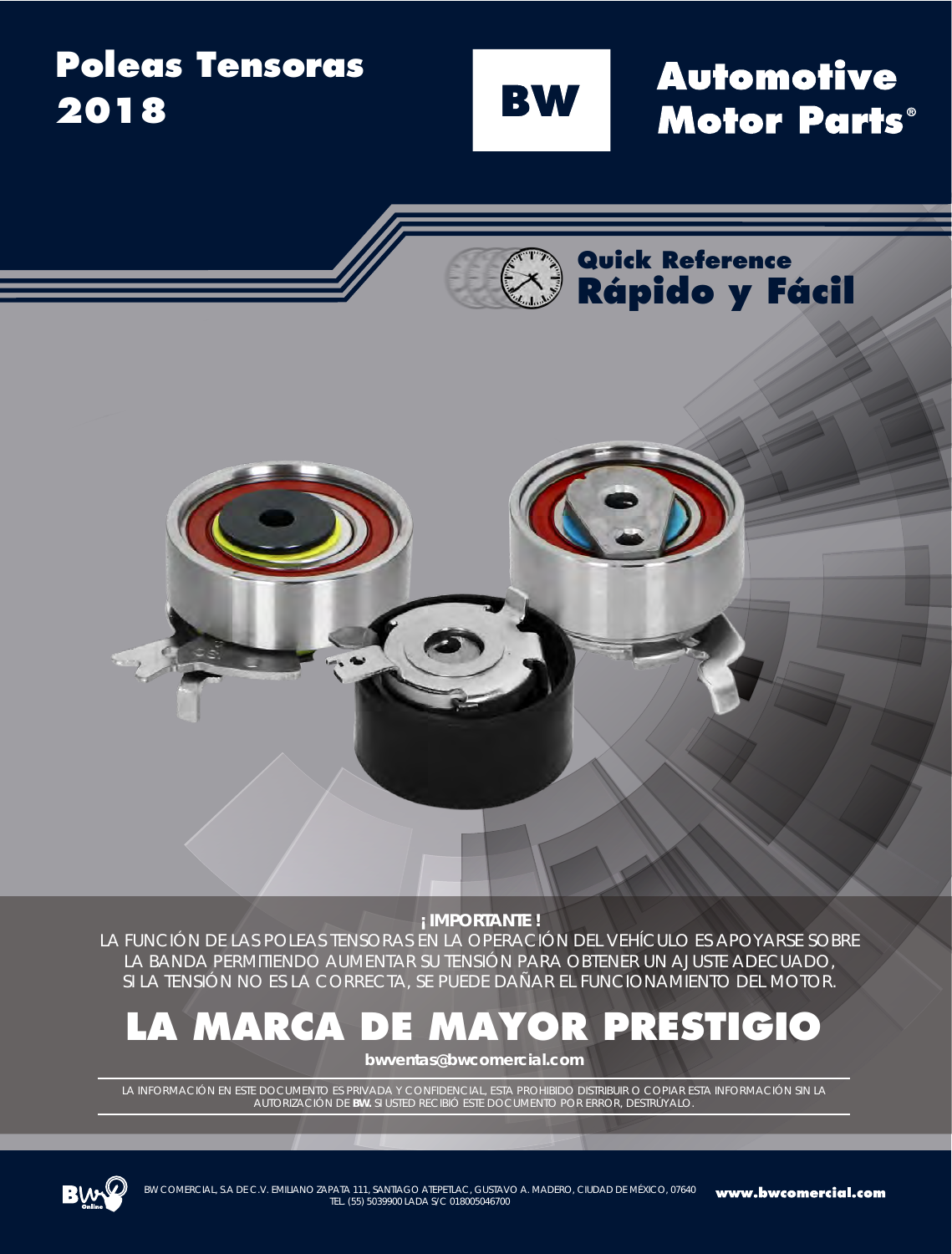#### **Automotive** Motor Parts<sup>®</sup>

| <b>IIIU</b>                    |                   | $\bullet$<br>Armadora |        |                                                                                                 |                          | بتنت         |
|--------------------------------|-------------------|-----------------------|--------|-------------------------------------------------------------------------------------------------|--------------------------|--------------|
| N° de Parte<br><b>Chrysler</b> | Parte relacionada |                       | Litros | CC/Cil/Motor                                                                                    | Aplicación               | Años         |
| <b>BT-2510</b>                 | TB-1013           | Chrysler              | $1.0$  |                                                                                                 |                          | 2000<br>2007 |
|                                |                   |                       | $1.1$  | Atos By Dodge                                                                                   | 4CIL                     | 2005<br>2012 |
|                                |                   |                       |        | Neon                                                                                            | 4CIL<br>2429сс           | 1994<br>1998 |
| <b>BT-618</b>                  | TB-246/BT-265     | Chrysler              | 2.4    | Cirrus<br>Sebring<br>PT Cruiser<br>Voyager<br>Breeze                                            | 4CIL<br>2429сс<br>DOHC   | 1995<br>2004 |
|                                |                   |                       |        | Caravan<br>Mini RAM Van<br>Royal Mini RAM Van                                                   | 4CIL<br>2429cc           | 1996<br>2001 |
| <b>BT-195</b>                  | TB-139            | Chrysler              | 3.0    | Le Baron<br>Town & Country                                                                      | V <sub>6</sub><br>181CID | 1987<br>1995 |
|                                |                   |                       |        | Caravan<br>Mini RAM Van<br>Royal Mini RAM Van                                                   |                          | 1988<br>1995 |
| <b>BT-618</b>                  | TB-246/TB-265     | Chrysler              |        | New Yorker LHS<br>V <sub>6</sub><br>215<br>Le Baron LHS<br>3497сс<br>Concorde<br>V <sub>6</sub> | 1995<br>1997             |              |
|                                |                   |                       | 3.5    |                                                                                                 | 1995<br>1999             |              |
|                                |                   |                       |        | Intrepid                                                                                        | V <sub>6</sub><br>215CID | 1995<br>2001 |
|                                |                   |                       |        | 300M                                                                                            | 3497cc<br>V <sub>6</sub> | 1999<br>2000 |
| <b>BT-91</b>                   | TB-071            | Chrysler              | N/A    | $\sf K$                                                                                         | N/A                      | N/A          |

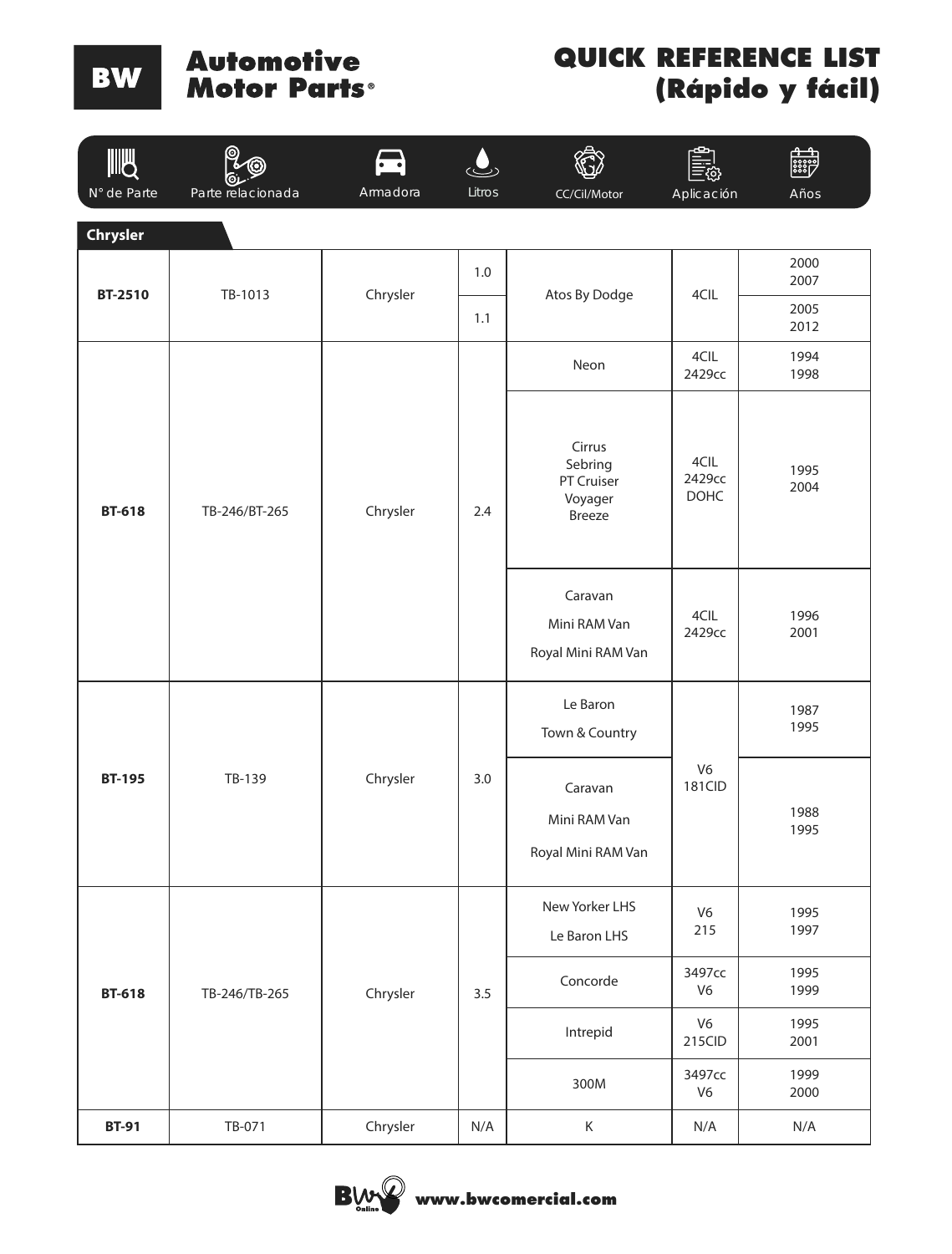#### **Automotive Motor Parts**

| IIII<br>N° de Parte                              | Parte relacionada                 | Armadora              | Litros | CC/Cil/Motor                                                  | Ф<br>Aplicación          | Años                                                 |  |  |
|--------------------------------------------------|-----------------------------------|-----------------------|--------|---------------------------------------------------------------|--------------------------|------------------------------------------------------|--|--|
| Cummins/General Motors/Hyundai/Mitsubishi/Nissan |                                   |                       |        |                                                               |                          |                                                      |  |  |
| <b>BT-35</b>                                     | B-350-B<br>(Polea Multirranurada) | Cummins               | N/A    | <b>Big Cam</b>                                                | N/A                      | 1978<br>1992                                         |  |  |
| G I<br><b>BT-1220</b>                            | TB-1508                           | <b>General Motors</b> | 1.0    | Matiz                                                         | 4CIL                     | 2004<br>2015                                         |  |  |
| <b>BT-478A</b>                                   | TB-203                            | <b>General Motors</b> | 1.4    | Chevy Joy<br>Chevy Pop<br>Chevy Swing<br>Chevy Monza          | 4CIL                     | 1994<br>2001<br>1994                                 |  |  |
| <b>BT-479A</b>                                   | TB-1094                           | <b>General Motors</b> | 1.4    | Corsa<br>Corsa                                                | 4CIL                     | 2002<br>2002<br>2003                                 |  |  |
| <b>BT-478A</b>                                   | TB-203                            | <b>General Motors</b> | 1.6    | Chevy Joy<br>Chevy Pop<br>Chevy Swing<br>Chevy Monza<br>Corsa | 4CIL                     | 1994<br>2001<br>1994                                 |  |  |
| <b>BT-479A</b>                                   | TB-1094                           | <b>General Motors</b> | 1.8    | <b>Ecotec Astra</b><br>Ecotec Zafira<br><b>Ecotec Meriva</b>  | 4CIL<br><b>16V</b>       | 2002<br>2000<br>2004<br>2002<br>2005<br>2004<br>2008 |  |  |
| H.<br><b>BT-195</b>                              | TB-139                            | Hyundai               | N/A    | Sonata                                                        | 2972cc<br>V <sub>6</sub> | 1990<br>1997                                         |  |  |
| M<br><b>BT-195</b>                               | TB-139                            | Mitsubishi            | N/A    | Pick Up<br>Galant<br>Montero Van<br>Sigma                     | 2972cc<br>V <sub>6</sub> | 1988<br>1995                                         |  |  |
| N.<br><b>BT-124</b>                              | TB-104 /TB-249                    | Nissan                | N/A    | 300ZX                                                         | 2960сс<br>V <sub>6</sub> | 1984<br>1997                                         |  |  |

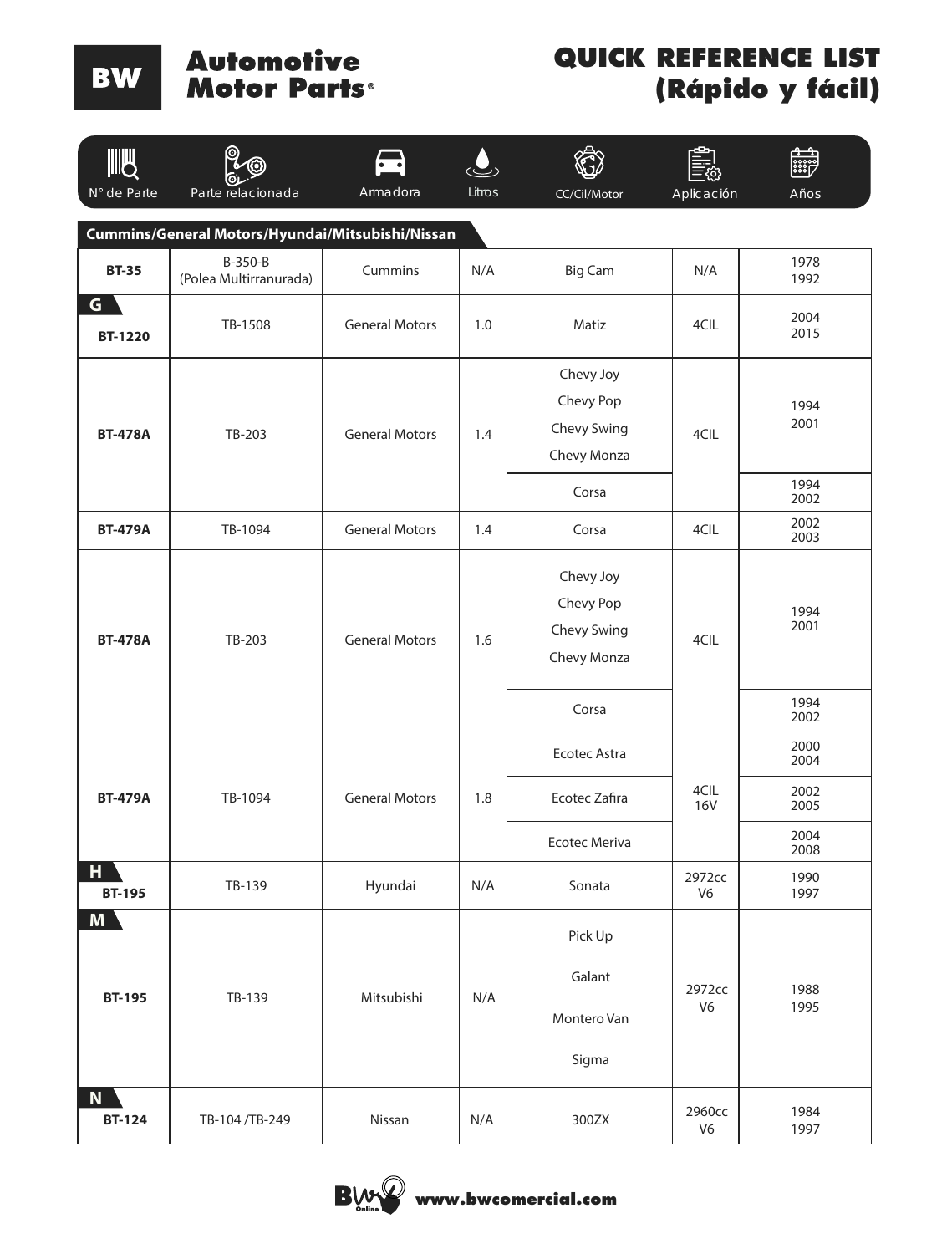#### **Automotive** Motor Parts®

| <b>IIIU</b><br>N° de Parte                                           | Parte relacionada                 | $\bullet$ $\bullet$<br>Armadora | Litros |                                      |                              |                     |  |
|----------------------------------------------------------------------|-----------------------------------|---------------------------------|--------|--------------------------------------|------------------------------|---------------------|--|
| CC/Cil/Motor<br>Aplicación<br>Años<br>Nissan/Peugeot/Seat/Volkswagen |                                   |                                 |        |                                      |                              |                     |  |
| N \<br><b>BT-124</b>                                                 | TB-104/TB-249                     | Nissan                          | N/A    | Maxima<br>Pathfinder<br>D21<br>Quest | 2960cc<br>V <sub>6</sub>     | 1984<br>1997        |  |
|                                                                      |                                   |                                 |        | VG33E                                | 3300cc<br>V <sub>6</sub>     | 1996<br>1997        |  |
| <b>BT-75</b>                                                         | TB-077                            | Nissan                          | N/A    | Hikari<br>Tsuru                      | N/A                          | N/A                 |  |
| <b>BT-397</b>                                                        | TB-1095/BT-8117                   | Nissan                          | 1.6    | Platina                              | 1598cc<br>4CIL<br><b>16V</b> | 2002<br>2010        |  |
| BT-8117                                                              | TB-1095/BT-397                    | Nissan                          | 1.6    | Platina                              | 1598cc<br>4CIL<br><b>16V</b> | 2002<br>2010        |  |
| <b>BT-397</b><br>BT-8117                                             | TB-1095/BT-8117<br>TB-1095/BT-397 |                                 |        | Aprio                                |                              | 2007<br>2011        |  |
| D<br><b>BT-1179</b>                                                  | TB-1569                           | Peugeot                         | 1.6    | 206                                  | 4 CIL                        | 2000<br>EN ADELANTE |  |
| S<br>BT-9243                                                         | TB-1549                           | Seat                            | 1.6    | Cordoba<br>Ibiza                     | 4 CIL                        | 2003<br>2007        |  |
| R                                                                    |                                   |                                 |        | Megane                               |                              | 2001<br>2010        |  |
|                                                                      |                                   |                                 |        | Clio                                 |                              | 2003<br>2010        |  |
| BT-8117                                                              | TB-1095/BT-397                    | Renault                         | 1.6    | Kangoo                               | 1598cc<br>4CIL<br><b>16V</b> | 2004<br>2012        |  |
|                                                                      |                                   |                                 |        | Euro Clio                            |                              | 2007<br>2008        |  |